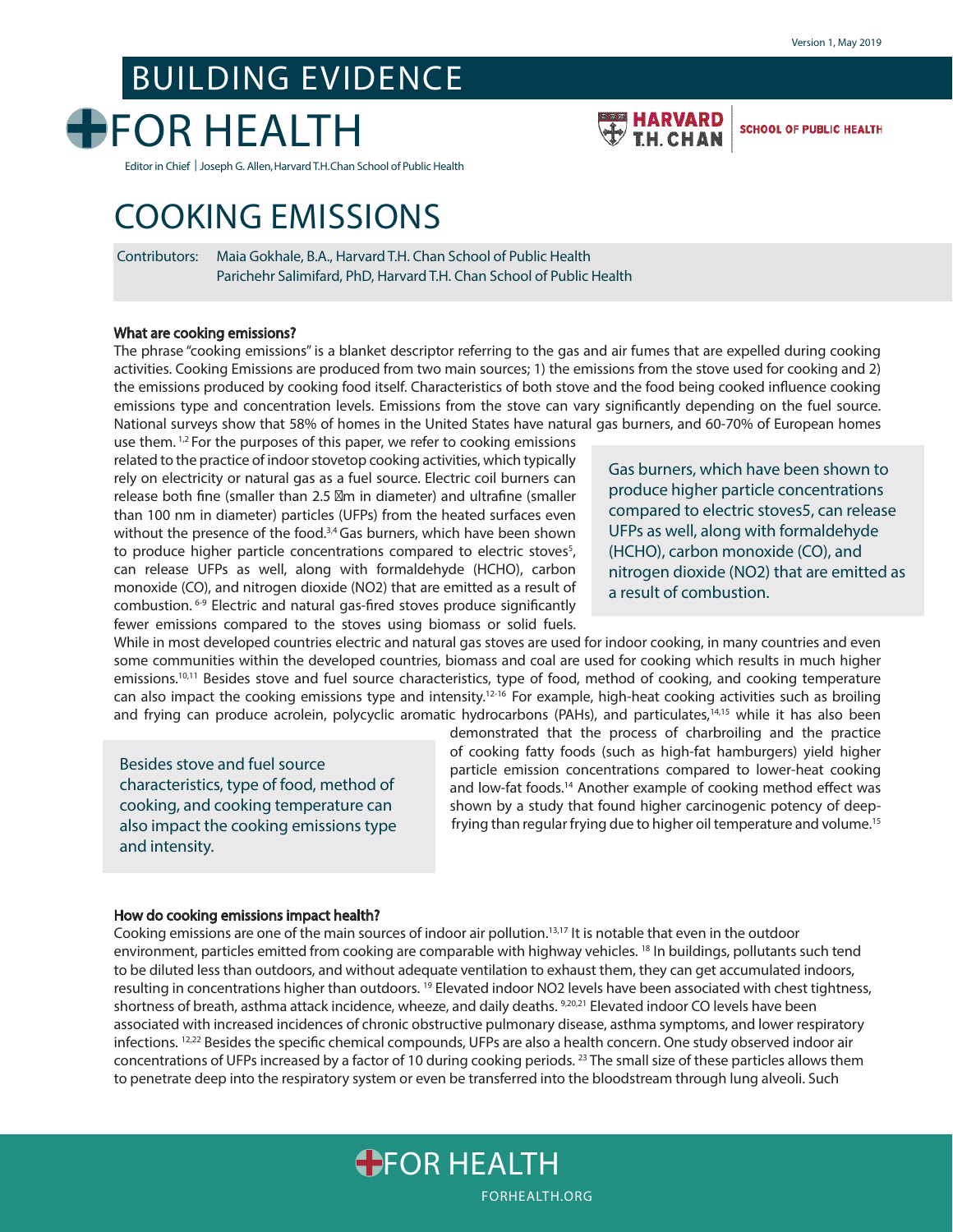exposure to particles can cause long-term adverse health effects such as cardiovascular disease, DNA damage, and can exacerbate attacks or wheezing among people with asthma. <sup>24-26</sup> Children are particularly vulnerable to these air pollutants, given their developing bodies' higher absorption rates, and increased breathing volume compared to that of adults. <sup>27</sup> One meta-analysis observed that children living in homes with everyday gas cooking have a 42% increased risk of current asthma, a 24% risk of lifetime asthma, and a 32% increased risk of having both current and lifetime asthma.<sup>20</sup>

#### What can I do?

Various studies have demonstrated the effectiveness of range hoods with external vents in mitigating cooking fumes, especially with respect to UFPs.<sup>25,28</sup> ASHRAE 62.2 standard requires all new homes to have kitchen ventilation systems capable of exhausting pollutants outdoors through the overhead range hood.<sup>29</sup> Currently, only a few states have adopted 62.2 as part of their building code, and there is no present combination microwave/range model that meets the 62.2 airflow and noise standards.<sup>30,31</sup> Therefore, it is common to see hoods in kitchens that do not actually exhaust anything to the outside; they just suck in the air above the stove and recirculate it back to the kitchen. In order to effectively reduce the cooking emission exposure, it is essential to have a kitchen hood with a direct exhaust path to the outside.<sup>32</sup>

> It is common to see hoods in kitchens that do not actually exhaust anything to the outside; they just suck in the air above the stove and recirculate it back to the kitchen. In order to effectively reduce the cooking emission exposure, it is essential to have a kitchen hood with a direct exhaust path to the outside.

In addition to the presence of range hoods that "actually" exhaust cooking emissions, cooking emissions and exposure to them can be further mitigated by changes in occupants' behavior and cooking practices. Even in kitchens equipped with range hoods, the majority of people do not use them regularly. Survey data indicate that noise and lack of knowledge about why they should be used contribute to this behavior. 33 Duration of running the exhaust fans and the flow-rate at which fan is running can also reduce the cooking emissions exposure. An experimental study in Ottawa, Canada, found that when it comes to reducing the integrated exposures, running the exhaust fan at a lower flow rate can potentially be compensated with keeping the exhaust fan running after cooking has ended.<sup>34</sup> While the exhaust hood is in operation, using the back burner of the stove is another practice that can reduce exposure. 25,35 Finally, when mechanical exhaust system is not available, using natural ventilation while cooking, particularly when using high emission cooking methods and food types such as frying and fatty foods, can help mitigate the exposure.

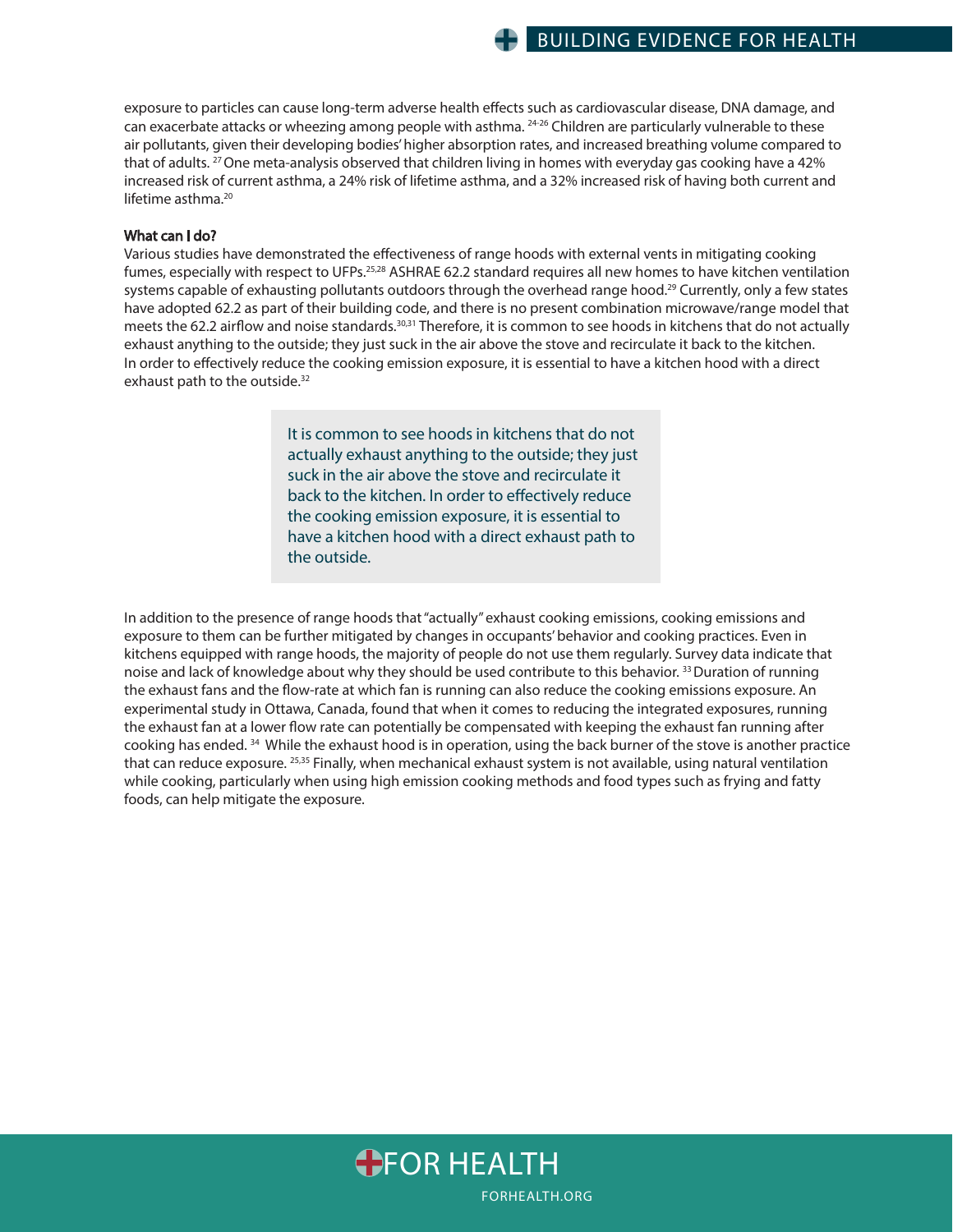### BUILDING EVIDENCE FOR HEALTH

## **REFERENCES**

- 1. Energy Information Administration (EIA). Residential Energy Consumption Survey (RECS) Data. (2018). Available at: https://www.eia.gov/consumption/residential/data/2015/index.php. (Accessed: 10th May 2019)
- 2. Wong, G. W. et al. Cooking fuels and prevalence of asthma: a global analysis of phase three of the International Study of Asthma and Allergies in Childhood (ISAAC). Lancet Respir. Med. 1, 386–394 (2013).
- 3. Wallace, L., Wang, F., Howard-Reed, C. & Persily, A. Contribution of Gas and Electric Stoves to Residential Ultrafine Particle Concentrations between 2 and 64 nm: Size Distributions and Emission and Coagulation Rates. Environ. Sci. Technol. 42, 8641–8647 (2008).
- 4. Schripp, T., Kirsch, I. & Salthammer, T. Characterization of particle emission from household electrical appliances. Sci. Total Environ. 409, 2534–2540 (2011).
- 5. Amouei Torkmahalleh, M., Gorjinezhad, S., Unluevcek, H. S. & Hopke, P. K. Review of factors impacting emission/ concentration of cooking generated particulate matter. Sci. Total Environ. 586, 1046–1056 (2017).
- 6. Dennekamp, M. et al. Ultrafine particles and nitrogen oxides generated by gas and electric cooking. Occup. Environ. Med. 58, 511–6 (2001).
- 7. Wheeler, A. J. et al. Personal, Indoor, and Outdoor Concentrations of Fine and Ultrafine Particles Using Continuous Monitors in Multiple Residences. Aerosol Sci. Technol. 45, 1078–1089 (2011).
- 8. Logue, J. M., Klepeis, N. E., Lobscheid, A. B. & Singer, B. C. Pollutant Exposures from Natural Gas Cooking Burners: A Simulation-Based Assessment for Southern California. Environ. Health Perspect. 122, 43–50 (2014).
- 9. GARRETT, M. H., HOOPER, M. A., HOOPER, B. M. & ABRAMSON, M. J. Respiratory Symptoms in Children and Indoor Exposure to Nitrogen Dioxide and Gas Stoves. Am. J. Respir. Crit. Care Med. 158, 891–895 (1998).
- 10. Li, N. et al. Evaluation of cellular effects of fine particulate matter from combustion of solid fuels used for indoor heating on the Navajo Nation using a stratified oxidative stress response model. Atmos. Environ. 182, 87-96 (2018).
- 11. Anenberg, S. C. et al. Cleaner Cooking Solutions to Achieve Health, Climate, and Economic Cobenefits. Environ. Sci. Technol. 47, 3944–3952 (2013).
- 12. Abdullahi, K. L., Delgado-Saborit, J. M. & Harrison, R. M. Emissions and indoor concentrations of particulate matter and its specific chemical components from cooking: A review. Atmos. Environ. 71, 260-294 (2013).
- 13. Seltenrich, N. Take Care in the Kitchen: Avoiding Cooking-Related Pollutants. Environ. Health Perspect. 122, (2014).
- 14. McDonald, J. D. et al. Emissions from Charbroiling and Grilling of Chicken and Beef. J. Air Waste Manage. Assoc. 53, 185–194 (2003).
- 15. Yao, Z. et al. Characteristics of PAHs from deep-frying and frying cooking fumes. Environ. Sci. Pollut. Res. 22, 16110– 16120 (2015).
- 16. Zhang, Q. et al. Measurement of Ultrafine Particles and Other Air Pollutants Emitted by Cooking Activities. Int. J. Environ. Res. Public Health 7, 1744–1759 (2010).
- 17. Long, C. M., Suh, H. H. & Koutrakis, P. Characterization of Indoor Particle Sources Using Continuous Mass and Size Monitors. J. Air Waste Manage. Assoc. 50, 1236–1250 (2000).
- 18. WR Chappell. Arsenic Exposure and Health Effects V. in the Fifth International Conference on Arsenic Exposure and Health Effects (2003).
- 19. Wallace & L.A. Total exposure assessment methodology (TEAM) study: summary and analysis. Volume 1. (1987).
- 20. Lin, W., Brunekreef, B. & Gehring, U. Meta-analysis of the effects of indoor nitrogen dioxide and gas cooking on asthma and wheeze in children. Int. J. Epidemiol. 42, 1724–1737 (2013).
- 21. Touloumi, G. et al. Short-term Effects of Ambient Oxidant Exposure on Mortality: A Combined Analysis within the APHEA Project. Am. J. Epidemiol. 146, 177–185 (1997).
- 22. Hajat, S., Haines, A., Goubet, S. A., Atkinson, R. W. & Anderson, H. R. Association of air pollution with daily GP consultations for asthma and other lower respiratory conditions in London. Thorax 54, 597–605 (1999).
- 23. Wallace, L. A., Emmerich, S. J. & Howard-Reed, C. Source Strengths of Ultrafine and Fine Particles Due to Cooking with a Gas Stove. Environ. Sci. Technol. 38, 2304–2311 (2004).
- 24. Brook, R. D. Cardiovascular effects of air pollution. Clin. Sci. (Lond). 115, 175-87 (2008).
- 25. Rim, D., Wallace, L., Nabinger, S. & Persily, A. Reduction of exposure to ultrafine particles by kitchen exhaust hoods: The effects of exhaust flow rates, particle size, and burner position. Sci. Total Environ. 432, 350–356 (2012).
- 26. Weichenthal, S., Dufresne, A. & Infante-Rivard, C. Indoor ultrafine particles and childhood asthma: exploring a potential public health concern. Indoor Air 17, 81–91 (2007).
- 27. Landrigan, P. J. & Goldman, L. R. Children's Vulnerability To Toxic Chemicals: A Challenge And Opportunity To Strengthen Health And Environmental Policy. Health Aff. 30, 842-850 (2011).
- 28. Fugler, D. & Bowser, D. Reducing particulate levels in houses. in Ninth International Conference on Indoor Air Quality and Climate 868–873 (Indoor Air, 2002).

FORHEALTH.ORG

**OFOR HEALTH**